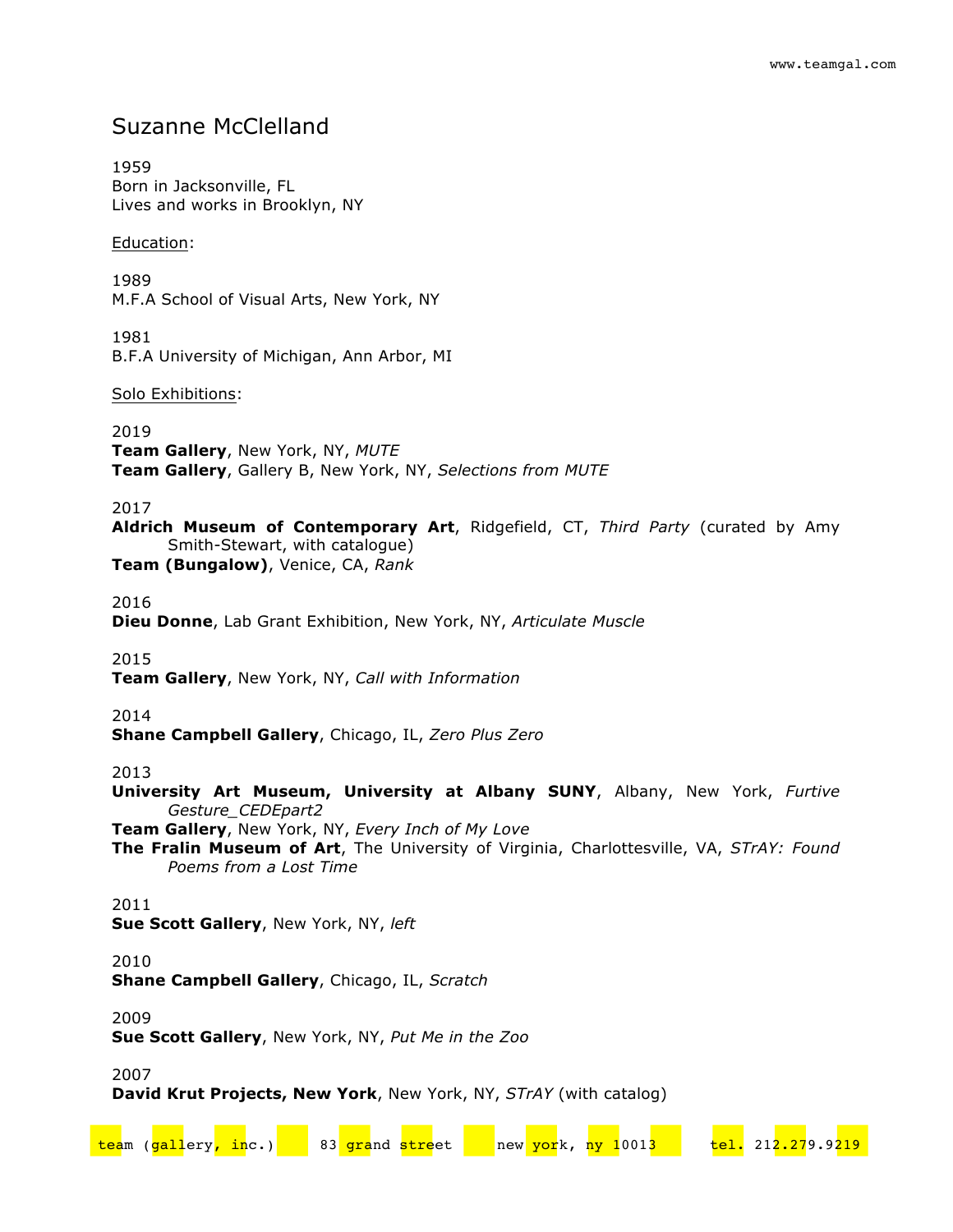**Larissa Goldston Gallery**, New York, NY, *SLIP* (with catalog) **Shane Campbell Gallery**, Chicago, IL, *Team Play Her*

# 2003

**KS Art**, New York, NY, *Suzanne McClelland: Drawings and Prints*

### 2001

**Orlando Museum of Art**, Orlando, FL, *Enough Enough*

# 2000

**Paul Kasmin Gallery**, New York, NY, *Out of Character* **Galerie Lutz and Thalmann**, Zurich, Switzerland, *Plot* (with catalog) **Locks Gallery**, Philadelphia, PA, *Intersections and Interruptions*

#### 1999

**Lemberg Gallery**, Birmingham, MI, *Correspondence* **Baldwin Gallery**, Aspen, CO, *Elsewhere*

1998

**Paul Kasmin Gallery**, New York, NY, *Mothertongues*

### 1997

**Weatherspoon Art Gallery**, Greensboro, NC (with catalog) **LA Louver**, Venice, CA, *Tealeaves* **Galerie Lawrence Rubin**, Zurich, Switzerland (with catalog) **Galerie Kyoko Chirathivat**, Bangkok, Thailand (with catalog)

1996

**Paul Kasmin Gallery**, New York, NY, *Babel* (with catalog)

#### 1995

**Lemberg Gallery**, Birmingham, MI **Texas Gallery**, Houston, TX **Barbara Krakow Gallery**, Boston, MA

1994 **Paul Kasmin Gallery**, New York, NY **LA Louver**, Venice, CA (with catalog)

1993 **303 Gallery**, New York, NY **Jason Rubell Gallery**, Miami, FL

1992

# **Whitney Museum of American Art at Philip Morris**, New York, NY, *Suzanne McClelland—Painting* (with catalog) **Jason Rubell Gallery**, Palm Beach, FL (with catalog)

team (gallery, inc.) 83 grand street new york, ny 10013 tel. 212.279.9219

1991 **Stephanie Theodore Gallery**, New York, NY (with catalog)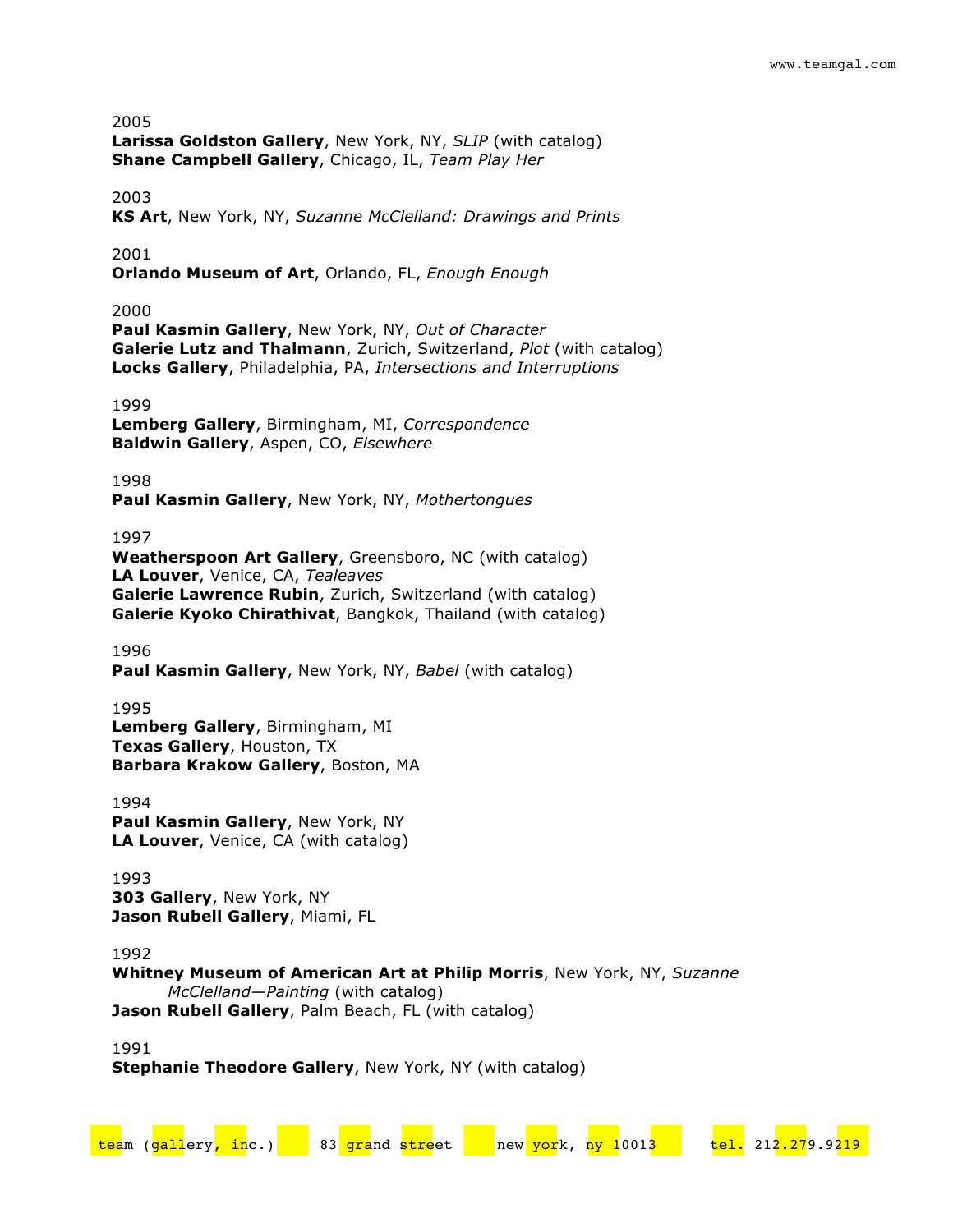#### Selected Group Exhibitions:

#### 2019

**56 Henry**, New York, NY, *Notebook* (curated by Joanne Greenbaum)

### 2018

**Team Gallery**, New York, NY, *mark*

**Pierogi Gallery**, New York, NY, *Under Erasure* (curated by Heather Bause and Raphael Rubenstein)

**Meredith Rosen Gallery**, New York, NY, *Rindon Johnson, Suzanne McClelland, Iiu Susiraja* **Testuo's Garage**, Nikko, Japan, *helen at the mountain* (curated by Anne Eastman)

#### 2017

**Gladstone Gallery**, New York, NY, *Lyric on a Battlefield* (curated by Miciah Hussey)

**Pulitzer Arts Foundation**, St. Louis, MO, *Blue Black* (curated by Glenn Ligon)

- **Goldfinch Projects**, Chicago, IL, *It will be more like scratching than writing* (curated by Matt Morris)
- **Wexner Center for the Arts**, Columbus, OH, *Gray Matters: Art en grisaille* (curated by Michael Goodson)
- **The Metropolitan Museum of Art**, New York, NY, *Picturing Math: Selections from the Department of Drawing and Prints* (curated by Jennifer Farrell)
- **Marlborough Contemporary**, New York, NY*, Feedback* (curated by Leo Fitzpatrick) **Sargent's Daughters**, New York, NY*, The Coverly Set*
- 
- **Brand New Gallery,** Milan, Italy, *A Space for Thought*
- **Urban Glass,** Brooklyn, NY, *Glass Ceiling: Art of Resilience and Fragility* (curated by Osman Can Yerebakan)
- **215 Orleans,** Beaumont, TX, *Non Atomic,* (curated by Dana Frankfort and Jenny Monick)

#### 2016-17

**Orlando Museum of Art**, Orlando, FL, *The Conversation Continues: Highlights from the James Cottrell and Joseph Lovett Collection* (curated by Sue Scott)

**National Museum of Women in the Arts**, Washington D. C., *No Man's Land: Women Artists from the Rubell Family Collection*

# 2016

**Fisher Landau Center for Art**, Long Island City, NY, *LANGUAGE as REPRESENTATION* **The Ruth and Elmer Wellin Museum at Hamilton College**, Clinton, NY, *Pure Pulp: Contemporary Artists Working in Paper at Dieu Donné, 2000 – Present*

- **The Center for Book Arts**, New York, NY, *Revealed Terrain: The Semantics of Landscape* (organized by Cynthia Nourse Thompson and David Charles Chioffi)
- **Meyohas**, New York, NY, *the birds & the bees; Brock Enright & Suzanne McClelland* (curated by Tyler Moore)
- **Saatchi Gallery**, London, UK, *Champagne Life*
- **Museum of Contemporary Art San Diego**, La Jolla, CA, *Holdings: Selections from MCASD's Collection* (curated by Anthony Graham)

2015

**Rubell Family Collection**, Miami, FL, *No Man's Land*

**Frosh & Portmann,** New York, NY, *The Raw and the Cooked*

**Basilica**, Hudson, NY, *The Now Forever* (curated by Michael St. John with Tyler Moore, Carol McCrainie and Javier Magri)

**The Center for Contemporary Art**, Bedminster, NJ, *+1* (curated by Wes Sherman)

| team (gallery <mark>, in</mark> c.) | 83 grand street | new york, ny 10013 |  | tel. 212.279.9219 |
|-------------------------------------|-----------------|--------------------|--|-------------------|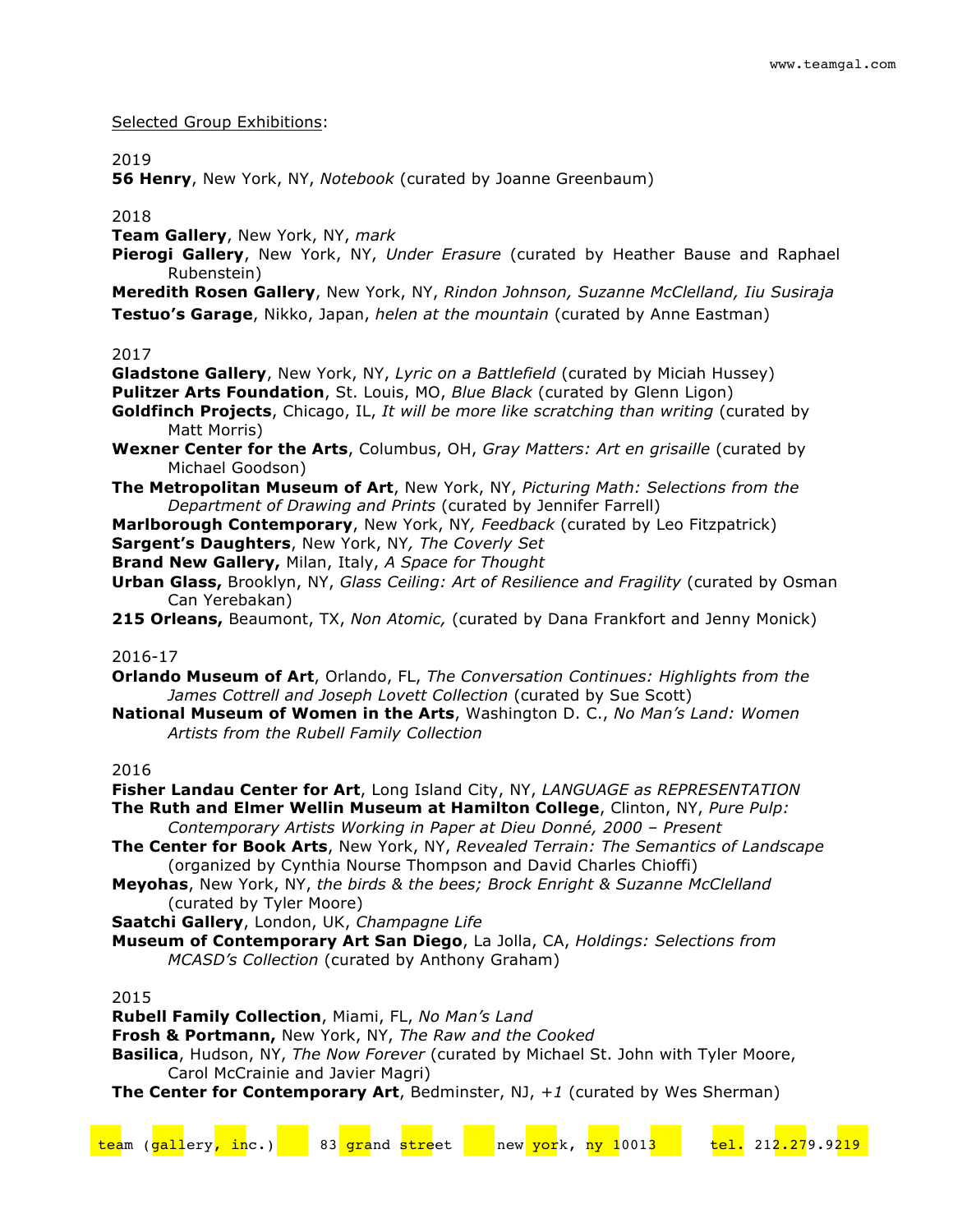- **EFA Project Space**, New York, NY, *As We Were Saying: Art and Identity in the Age of "Post"*
- **The Whitney Museum of American Art**, New York, NY, *2014 Whitney Biennial* (curated by Anthony Elms, Stuart Comer, and Michelle Grabner)
- **John Berggruen Gallery**, San Francisco, CA, *Above and Below the Surface*
- **Corbett vs. Dempsey**, Chicago, IL*, Sensitive Instruments* (curated by Molly Zuckerman-Hartung)

2013

- **The New Museum of Contemporary Art**, New York, NY, *NYC 1993: Experimental Jet Set, Trash and No Star* (curated by Massimiliano Gioni, Gary Carrion-Murayari, Jenny Moore, Curator, and Margot Norton, with catalog)
- **143 Reade Street**, New York, NY, *Interval Measures* (organized by Lucien Terras)

#### 2012

- **ICPNY**, New York, NY, *The Master Printer and the Collaborative Process: Collaborations from the Print Studio*
- **Larissa Goldston Gallery**, New York, NY, *Kind of Blue*
- **CCA Andraxt**, Majorca, Spain, *Dirt Tongue*
- **Gallerie Andres Thalmann,** Zurich, Switzerland, *Color Walks Away*
- **Winkleman Gallery,** New York, NY, *Loughelton Revisited* (curated by Barbara Broughel)
- **Larissa Goldston Gallery**, New York, NY, *Makeup on Empty Space*
- **Shane Campbell Gallery**, Lincoln Park, IL, *Chris Bradley, Michelle Grabner, Suzanne McClelland, Amanda Ross-Ho, Lisa Williamson*
- **American Academy of Arts and Letters,** New York, NY, *Invitational Exhibition of Visual Arts*
- **Weatherspoon Art Museum**, Greensboro, NC, *Art from the Heart*

#### 2011

- **Harris Lieberman Gallery,** New York, NY, *A Painting Show* (curated by Laura Raicovich and Jesse Washburne-Harris)
- **D'Amelio Terras Gallery**, New York, NY, *Affinities* (curated by Kate McNamara) **Visual Arts Gallery at SVA,** New York, NY, *Influentials* (curated by Carrie Lincourt) **Sue Scott Gallery**, New York, NY, *Paper A-Z*
- **Phillip Stein Gallery**, St. Louis, MO, *Jim Schmidt Presents Abstraction*

#### 2010

**Shane Campbell Gallery**, New York, NY, *Drawing*

**Espacio Minimo**, Madrid, Spain, *Pipe and Flow* (curated by Omar Lopez-Chahoud)

- **CCA Andratx**, Mallorca, Spain, *Third Thoughts* (curated by Barry Schwabsky and Carol Szymanski)
- **Sue Scott Gallery**, New York, NY, *A Reluctant Apparition*
- **Lehmann Maupin**, New York, NY, *Painting and Sculpture: Foundation for Contemporary Arts Benefit Exhibition*
- **Larissa Goldston Gallery**, New York, NY, *Summer 2010*
- **A benefit for Afghan Women Leader CONNECT**, Brooklyn, NY, *Single Lady* (Organized by Jenny Salomon, Kate Gilmore and Candice Madey)
- **The Shirley**, Brooklyn, NY*, Give Me a Minute*
- **The Drawing Center**, New York, NY*, Drawing Gifts*
- **Galerie Andrews Thalmann**, Zurich, Switzerland, *TOY* (with catalog)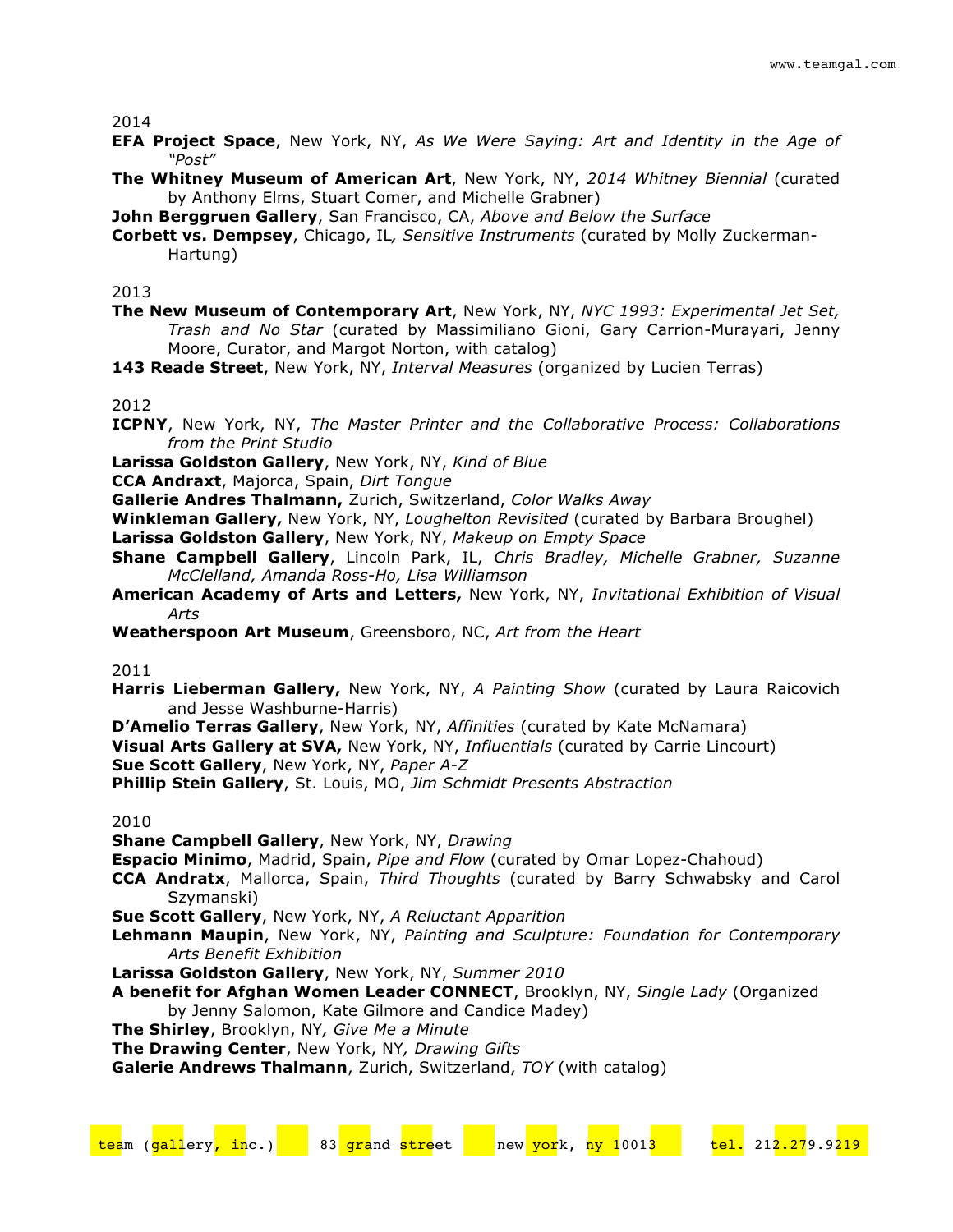**IPCNY**, New York, NY, *New Prints, 2009/Spring* (selected by Polly Apfelbaum)

- **KUMUKUMU**, New York, NY, *Pink Panther* (curated by Amy Smith-Stewart)
- **RISD Museum**, Providence, RI*, Affinities: Painting in Abstraction (*curated by Kate McNamara)
- **Highline**, New York, NY, *SPECIALS on the High Line* (curated by Lisa Sigal and Paul Ramirez Jones)
- **Park Avenue Armory**, New York, NY*, Landscape Revisited (*curated by Dodie Kazanjian)
- **Robert Rauschenberg and His Contemporaries: Recent Prints from ULAE**, Huntington, NY
- **Neuberger Museum of Art**, Purchase College, Purchase, NY, *What's Neu?: Recent Additions to the Neuberger Collection*
- **On Stellar Rays**, New York, NY, *Lover* (curated by Kate Gilmore and Candice Madey) **Larissa Goldston Gallery**, New York, NY, *Talk Dirty To Me…*
- **Highline**, New York, NY, *SPECIALS on the High Line* (curated by Lisa Sigal and Paul Ramirez Jonas)

2008

**Sue Scott Gallery**, New York, NY, *Legerdemain*

**Larissa Goldston Gallery**, New York, NY, *Stable Scrawl*

**Dinter Fine Arts**, New York, NY, *Grey*

**Johnson Museum of Art**, Cornell University, Ithaca, NY, *Ithaca Collects*

**Von Lintel Gallery**, New York, NY, *More Than Words*

**Ramapo College of New Jersey**, Mahwah, NJ, *and Affinities: Painting in Abstraction*

**Art and Cultural Center of Hollywood**, Fort Lauderdale, FL, *Under the Influence* (curated by Francis Bishop Good, Jane Hart and Michelle Weinberg)

2007

**Von Lintel Gallery**, New York, NY, *Drawing, Thinking* (curated by Marco Breuer) **Frederieke Taylor Gallery**, New York, NY, *In the Viewing Room* (curated by Lisa Sigal) **Elizabeth Foundation for the Arts**, New York, NY, *Horizon* (curated by David Humphrey) **CCS Bard College**, Annandale-on Hudson, NY, *Horizon* (curated by Kate McNamara)

- **Dumbo Arts Center**, Brooklyn, NY, *Sex in the City* (curated by Dean Daderko and Marina Adams)
- **Joseloff Gallery**, University of Hartford, West Hartford, CT, *Post Dec-Beyond Pattern and Decoration* (curated by Zina Davis)

**Cynthia Broan Gallery**, New York, NY, *What F Word?* (curated by Carol Cole Levin)

**One Eye Pug**, New York, NY, *Katherine Bowling and Suzanne McClelland Unique Works on Paper* 

**Ronald Feldman Fine Arts**, New York, NY, *Mixed Signals* (curated by Martina Batan) **Larissa Goldston Gallery**, New York, NY, ULAE—Celebrating Fifty Years with New Editions **Nina Freudenheim Gallery**, Buffalo, NY, *Group Show*

**University Museums**, University of Delaware, Newark, DE, *In Words: The Art of Language* (curated by Lance Winn)

**The Grolier Club**, New York, NY, *Hot Off the Press* (curated by Janice Oresman)

2006

**Kentler International Drawing Space**, Brooklyn, NY, *Works on Paper Benefit* **Larissa Goldston Gallery**, New York, NY, *Women in the Bedroom*

#### 2005

**Fisher Landau Center for Art**, Long Island City, NY, *Counting the Ways: Words as Image*

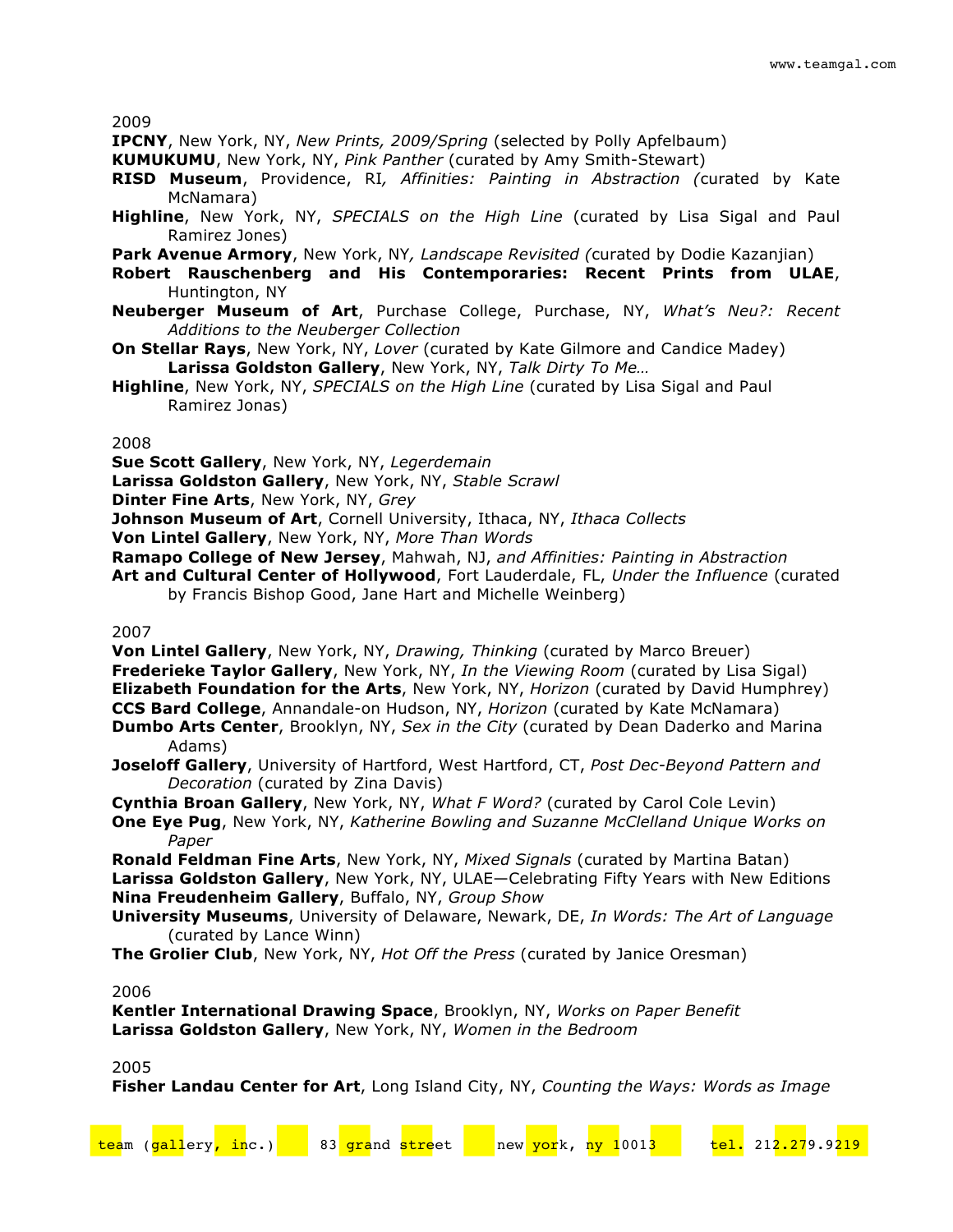**Cynthia Broan Gallery**, New York, NY, *I'm a Child of Divorce Give Me a Break* **Larissa Goldston Gallery**, New York, NY, *Artists Pick* **Dinter Fine Art**, New York, NY*, In Deep Water*

#### 2004

**Ronald Feldman Fine Arts**, New York, NY, *Face Off* **Orlando Museum of Art**, Orlando, FL and The Chelsea Museum of Art, New York, NY, *Co Conspirators: Artist and Collector* **Dinter Fine Art**, New York, NY, *Word of Mouth*

#### 2003

**Dieu Donne Papermill**, New York, NY, *Take Out* **International Print Center New York**, New York, NY, *New Prints 2003/Winter* **Robin Rule Gallery**, Denver, CO, *ULAE Prints* **Tamarind Institute**, Albuquerque, NM; **Toledo Museum of Art**, Toledo, OH; **Muskegon Museum of Art**, Muskegon, MI; **Center for Visual Arts**, Denver, Co; **University of Richmond Museum**, Richmond, VA; **William D. Cannon Art Gallery**, Carlsbad, CA; **Kennesaw State University Art Gallery**, Kennesaw, GA, *Tamarind: 40 years* **Elga Wimmer Gallery**, New York, NY, *Signs, Symbols & Codes* **Diane Villani Editions**, New York, NY, *Signs, Group Show* **Westport Arts Center**, Westport, CT, *WORD/IMAGE* **KS Art**, New York, NY*, Ballpoint Inklings* **International Print Center New York**, New York, NY*, New Prints 2003/Winter*

#### 2002

**Barbara Krakow Gallery**, Boston, MA, *Group Show* **Alysia Duckler Gallery**, Portland, OR, *Toyland*

#### 2001

**Whitney Museum of American Art at Philip Morris**, New York, NY, *A Way With Words* **The College of Santa Fe Fine Arts Gallery**, Santa Fe, NM, *First There Was a Drawing* (curated by Gerry Snyder and Michael St John)

**Brooklyn Museum of Art**, Brooklyn, NY, *Digital Printmaking Now* (curated by Marilyn S. Kushner)

### 2000

**John Michael Kohler Arts Center**, Sheboygan, WI, *Blurry Lines* (curated by Andrea Inselmann)

**Orlando Museum of Art**, Orlando, FL, *Collectors Choice* (curated by Sue Scott) **Les Filles du Calvaire**, Paris, France, *Unlimited Space* (curated by Catherine Perret) **Paul Kasmin Gallery**, New York, NY, *Unique Photographs* **Paul Kasmin Gallery**, New York, NY, *Painting* **Matthew Marks Gallery**, New York, NY, *Drawings and Photographs*

#### 1999

**LA Louver**, Venice, CA, *Painting Language*

- **The University of Michigan School of Art Gallery**, Ann Arbor, MI, *Gesture and Contemporary Painting*
- **The Drawing Center**, New York, NY, *Drawn from Artist Collections* (curated by Ann Philbin and Jack Shear)

**Paul Kasmin Gallery**, New York, NY, *Abstract Painting 1999*

**Aspen Art Museum**, Aspen, CO, *Powder* (curated by Julie Graham and Maria Friedrich)

| team (gallery <mark>, in</mark> c.) |  | 83 grand street |  | new york, ny 10013 |  | tel. 212.279.9219 |  |
|-------------------------------------|--|-----------------|--|--------------------|--|-------------------|--|
|                                     |  |                 |  |                    |  |                   |  |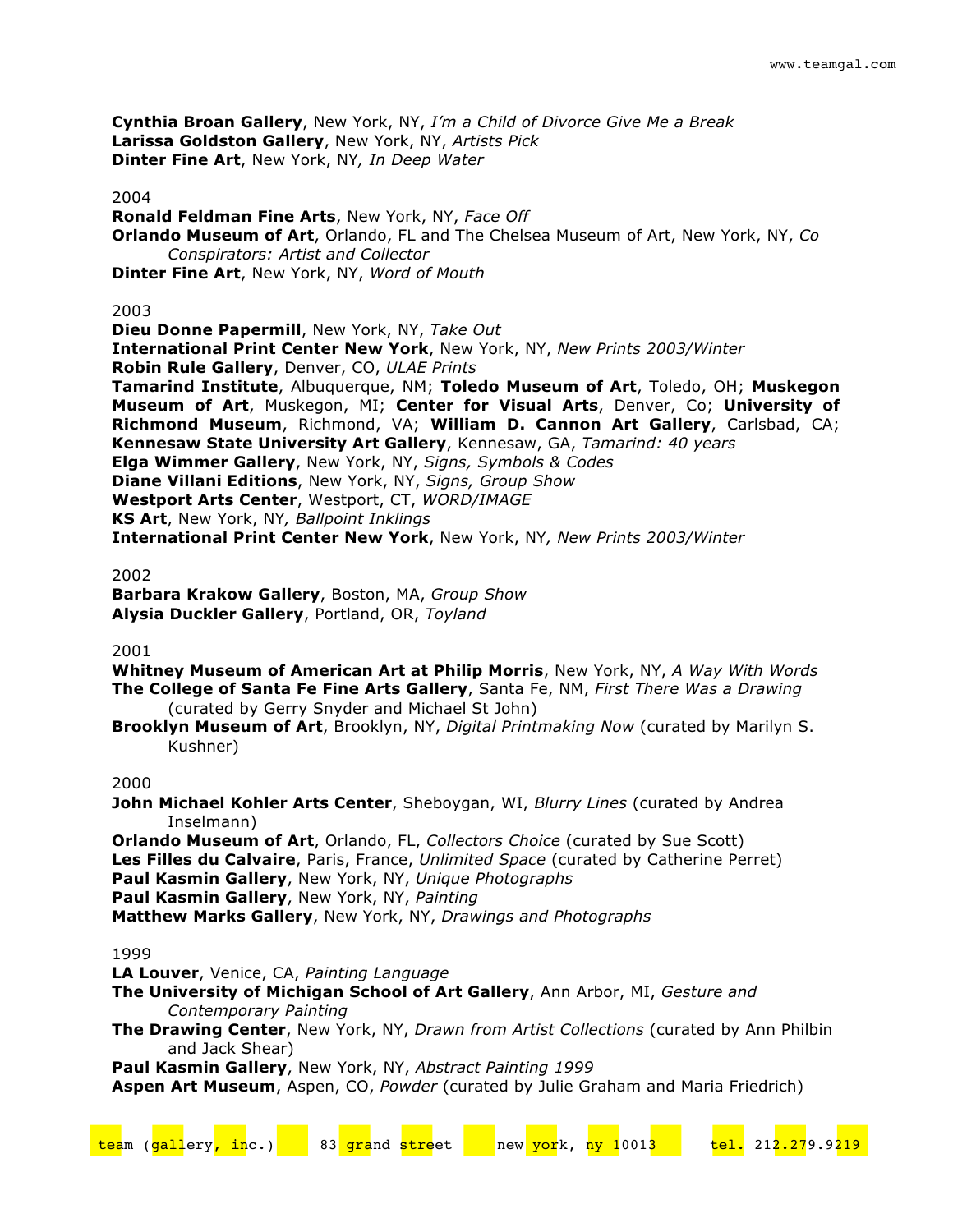- **Hunter College**, New York, NY, *Immediacies of the Hand: Recent Abstract Painting in New York* (curated by Carter Ratcliff and Kim Sobel)
- **Fosdick Nelson Gallery, Alfred University**, Alfred, NY, *Drawing into Paint* (curated by Geoffrey Young)

**Gagosian Gallery**, New York, NY, *Artist's on Line for ACOR*

**Paul Kasmin Gallery**, New York, NY, *Group Show*

**Galerie Lawrence Rubin**, Milan, Italy, *Group Show*

- **Visual Arts Museum at The School for Visual Arts**, New York, NY, *After School*
- **Weatherspoon Art Gallery**, Greensboro, NC, *spring for Art, Art for Spring*

**The Armand Hammer Museum of Art at UCLA**, Los Angeles, CA and **Sezon Museum of** 

- **Art**, Tokyo, Japan, *Proof Positive: 40 Years of Contemporary American Printmaking at ULAW: 1957-1997*
- **Butler Institute of American Art**, Youngstown, OH, *Masters of the Masters: MFA Faculty of the School of Visual Arts New York 1983-1998*
- **LA Louver**, Venice, CA, *Painting Language*

1997

- **Schmidt Contemporary Art**, St. Louis, MO, *Moving Toward the Millennium*
- **Whitney Museum of Art**, New York, NY, *Heart, Mind, Body, Soul: American Art in the 1990's: Selections from the Permanent Collection*
- **Eugene Binder Gallery**, Long Island City, NY, *Suzanne McClelland, Elizabeth McGrath and Daniel Wiener*
- **Williamsburg Art and Historical Society**, Brooklyn, NY, *Artists Respond to 2001: A Space Odyssey* (curated by Bruce Pearson)
- **Newhouse Center for Contemporary Art**, Snug Harbor Cultural Center, Staten Island, NY, *After the Fall: Aspects of Abstract Painting Since the 1970's* (curated by Lilly Wei)
- **Betsey Senior Gallery**, New York, NY, *Jacqueline Humphries, Suzanne McClelland, Beatriz Milhazes*
- **Shillam and Smith Gallery**, London, England, *Irredeemable Skeletons* (curated by Mark Harris)
- **Gallery of Art, Johnston Community College**, Overland Park, KS, *Essential Gestures and Fundamental Signs*
- **Stefan Stux Gallery**, New York, NY*, Sex/Industry* (curated by John Yau)
- **The Corcoran Gallery of Art**, Washington, DC and **University of Colorado**, Colorado Springs, CO, *Proof Positive: 40 Years of Contemporary American Printmaking at ULAE: 1957-1997*
- **The University of South Florida Contemporary Museum of Art**, Tampa, Fl, *New Grounds: Prints and Multiples*
- **Schmidt Contemporary Art**, St. Louis, MO, *Sculpture and Works on Paper Based on the Word 'Cube': Carol Szymanski and Suzanne McClelland*
- **Apex Art**, New York, NY, *Color Detour* (curated by Faye Hirsch)

1996

**Schmidt Contemporary Art**, St. Louis, MO, *Unconditionally Abstract* **Elizabeth Fiore Fine Arts**, New York, NY, *Group Exhibition* **White Columns**, New York, NY, *What I Did on My Summer Vacation* **Greene Naftali Gallery**, New York, NY, *Women's Work* (curated by John Saatchi) **Curt Marcus Gallery**, New York, NY, *The Baseball Show* **96 Seoul International Art Fair, Seoul, Korea**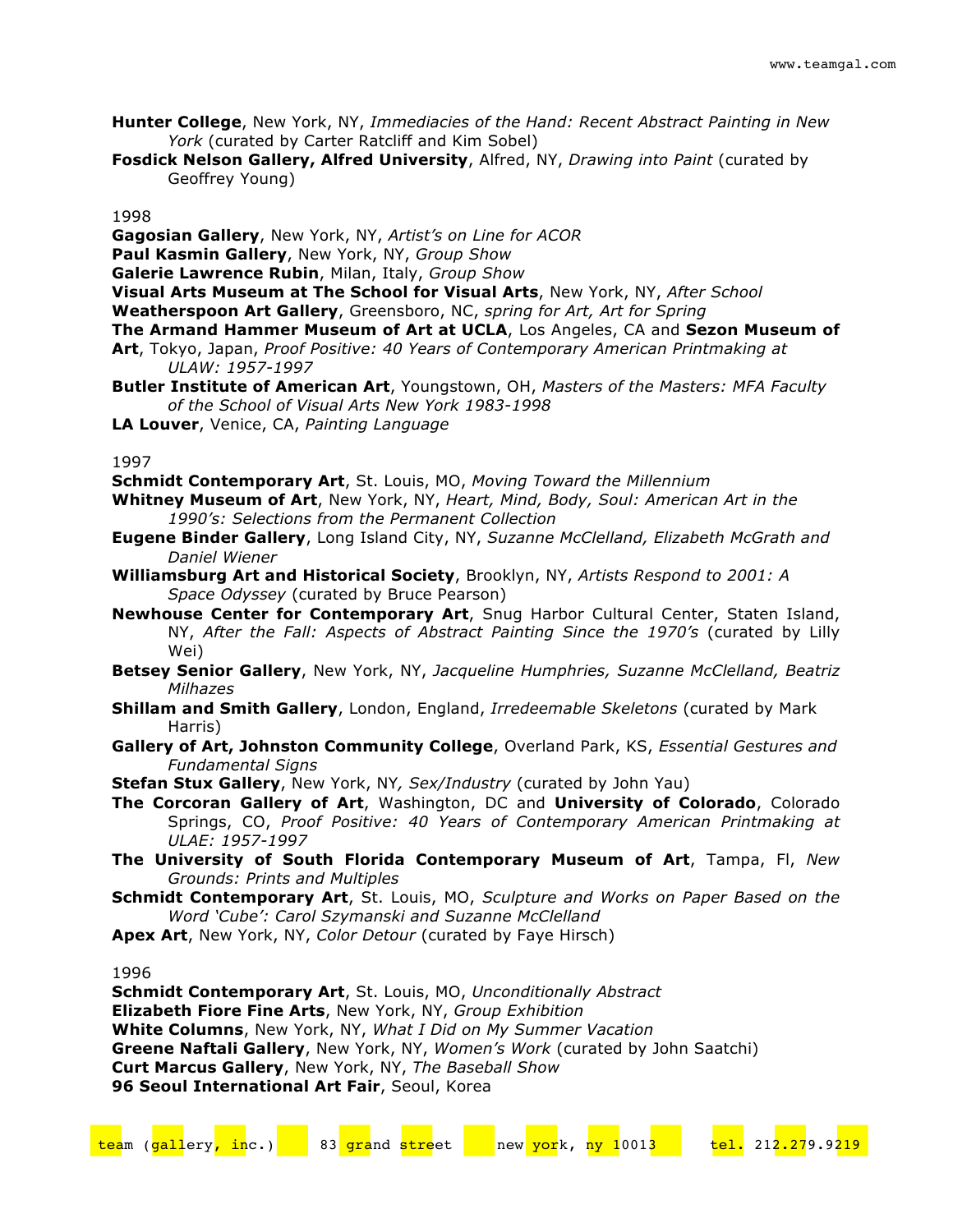**Fine Art Galleries, University of Rhode Island**, Kingston, RI*, Uneasy Surface - Points of Turbulence in Contemporary Art* (curated by Judith Tolnick)

1995

**E.S. Vandam**, New York, NY, *Group Show* (curated by Craig Fisher) **Paul Kasmin Gallery**, New York, NY, *Summer 1995* **Center of Contemporary Art**, Seattle, WA, *Kunstkabinett* (curated by Sean Elwood) **The New Museum of Contemporary Art**, New York, NY, *Human/Nature* **Paul Kasmin Gallery**, New York, NY, *Austin Ackles, Luca Buvoli, Mary Jones, Suzanne McClelland* **Champion Corporation Gallery**, CT*, Woodwork* **Trans Hudson Gallery**, Jersey City, NJ, *Material Abuse* (curated by Mark Harris) 1994 **L'ecole des Beaux-arts**, L'Orient, France, *Les Temps D'un Dessin* **Center Fine Arts**, Miami, FL, *Abstraction A Tradition of Collecting in Miami* (curated by Louis Grachos and Kate Rawlinson) **The Paul J. Sachs and Tatyana Grosman Galleries**, MoMA, New York, NY, *Master Prints From the Collection* **John Berggruen Gallery**, San Francisco, CA, *Points of Interest, Points of Departure* **Out of the Blue**, Edinburgh, Scotland, *Heterogeneity-Abstraction and Virtual Space* (curated by Leonard Bullock) **LA Louver**, Venice, CA, *Painting Language* **Ezra and Cecile Zilkha Gallery Center for the Arts**, Wesleyan University, Middletown, CT, *Re: Visioning the Familiar* (curated by Klaus Ottman) **Seafirst Gallery**, Seattle, WA*, Stealth* **Studio la Citta**, Verona, Italy*, Practicamente Argento/Basically Silver* **Roberta Lette Arte Contemporanea**, Volta, Italy*, Astratta: A Cura di Simona Lodi* **Studio D'ArteBarnabo**, Venice, Italy*, New York New York* 1993 **Jack Hanley Gallery**, San Francisco, CA, *Works on Paper* **Brooke Alexander Gallery**, New York, NY, *ULAE: Forthcoming Publications and Recent Editions* **Bobbie Greenfield Gallery**, Venice, CA, *Universal Limited Art Editions* **Paula Cooper Gallery**, New York, NY, *Paintings* **Studio la Citta**, Verona, Italy, *Toolbox* **Schmidt Contemporary Art**, St. Louis, MO, *Suzanne McClelland and Gail Fitzgerald* **Texas Gallery**, Houston, TX, *Summer Reading* **Guggenheim Museum**, Venice, Italy, *Drawing the Line Against AIDS* **Leo Castelli Gallery**, New York, NY, *Foundation for Contemporary Performance Arts Benefit Exhibition* **Russisches Kulturzentrum in conjunction with Sylvia Menzel Gallery**, Berlin, Germany, *Extravagant* (curated by Jonathan Seliger) **Salama-Caro Gallery**, London, England, *Irony and Ecstasy* (curated by Klaus Ottmann) **John Good Gallery**, New York, NY, *Single Frame: Ideal Moments of (Ir)rational Totality*

**The Whitney Museum of American Art**, New York, NY, *Biennial Exhibition*

**Thread Waxing Space**, New York, NY*, I am the Enunciator* (curated by Christian Leigh)

1992

**Hirschl and Adler Modern**, New York, NY, *Developing Language* (curated by Klaus Kertess)

**Theuretzbacher Gallery**, Vienna, Austria, *Group Show*

| team (gallery <mark>, in</mark> c.) |  | 83 grand street | new york, ny 1001 <mark>3</mark> |  | <mark>tel.</mark> 212.279.9219 |  |
|-------------------------------------|--|-----------------|----------------------------------|--|--------------------------------|--|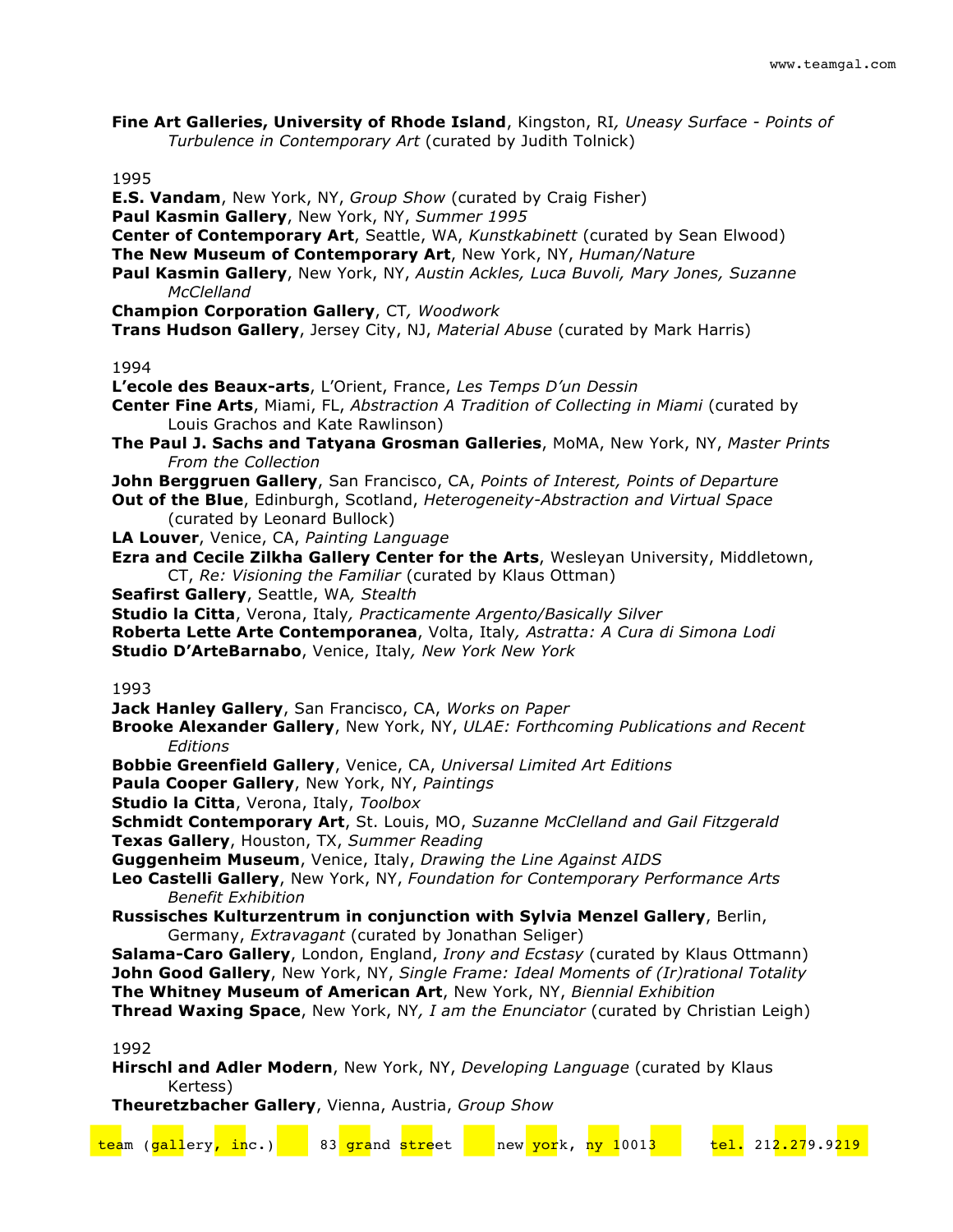**Jack Hanley Gallery**, San Francisco, CA, *Painting*

**Art Omi, Omi**, New York, NY, *Letter 'S' Road* (curated by Barry Schwabsky)

**Jason Rubell Gallery**, Los Angeles, CA, *Drawings*

**Rubinstein/Diacono Gallery**, New York, NY, *Contextures & Constructures* (curated by Jonathan Seliger)

**P.S.1 Contemporary Art Center**, Long Island City, NY, *Encounters with Diversity* (curated by Zdenka Gabulova and Ryszard Wasko)

**Tony Shafrazi Gallery**, New York, NY, *How It Is* (curated by Jonathan Seliger)

**Jason Rubell Gallery**, Palm Beach, FL*, Off Balance*

**Stuart Regan Gallery**, Los Angeles, CA*, Drawings*

## 1991

**Penine Hart Gallery**, New York, NY, *Comments on 'Nomos* (curated by Robert Mahoney) **P.S.1 Contemporary Art Center**, Long Island City, NY, *New York Diary: Almost 25 Different Things* (curated by Zdenka Gabolova and Ryszard Wasko)

**Amy Lipton Gallery**, New York, NY*, Breathing Room*

**Petersburg Gallery**, New York, NY, *Nayland Blake, Suzanne McClelland, Teddy Sahpiro, Ilyes Soutine, Chris Wilder* (curated by Clarissa Dalrymple)

# 1990

**Wolf Gallery**, NY, *To Know a Hawk From a Handsaw* **Act Up**, New York, NY, *Action for Auction*

# 1989

**Visual Arts Gallery**, New York, NY, *Line* **Minor Injury**, Brooklyn, NY, *Homeland* (curated by Yong Soon Min and Shirin Neshat)

1985

**Storefront for Art and Architecture**, New York, NY, *Homeless at Home*

1984

**Ronald Feldman Fine Arts**, New York, NY, *1984 A Preview*

# Selected Bibliography:

2020

Hirsch, Faye, "Review", **Art in America**, February (forthcoming).

## 2018

Kraus, Gretchen. "Net Worth," **Space Sisters Press**, 2018.

Kraus, Gretchen. "Knock Knock," **Space Sisters Press**, 2018.

Kraus, Gretchen. "boyswillbeboyswillbeboys," **Space Sisters Press**, 2018.

Liberty, Megan N. "Spine," **The Brooklyn Rail,** November 1.

# 2017

Yerebakan, Osman Can, "Lyric on a Battlefield", *ART OBSERVED*, July 24.

Krasinski, Jennifer, "The Dynamite 'Feedback,' Curated by Leo Fitzpatrick, Explores Collaboration in Art", *The Village Voice*, July 25.

Smith, Roberta, Schwendener, Martha ;Heinrich, Will, "What to See in New York Art Galleries This Week", *The New York Times*, July 27.

Hoffmann, Laura, "500 words, Suzanne McClelland on her exhibition at the Aldrich Contemporary Art Museum", *Artforum*, August 24.

Sharp, Sarah Rose, "Artists Embrace the Greyscale," *Hyperallergic*, July 21.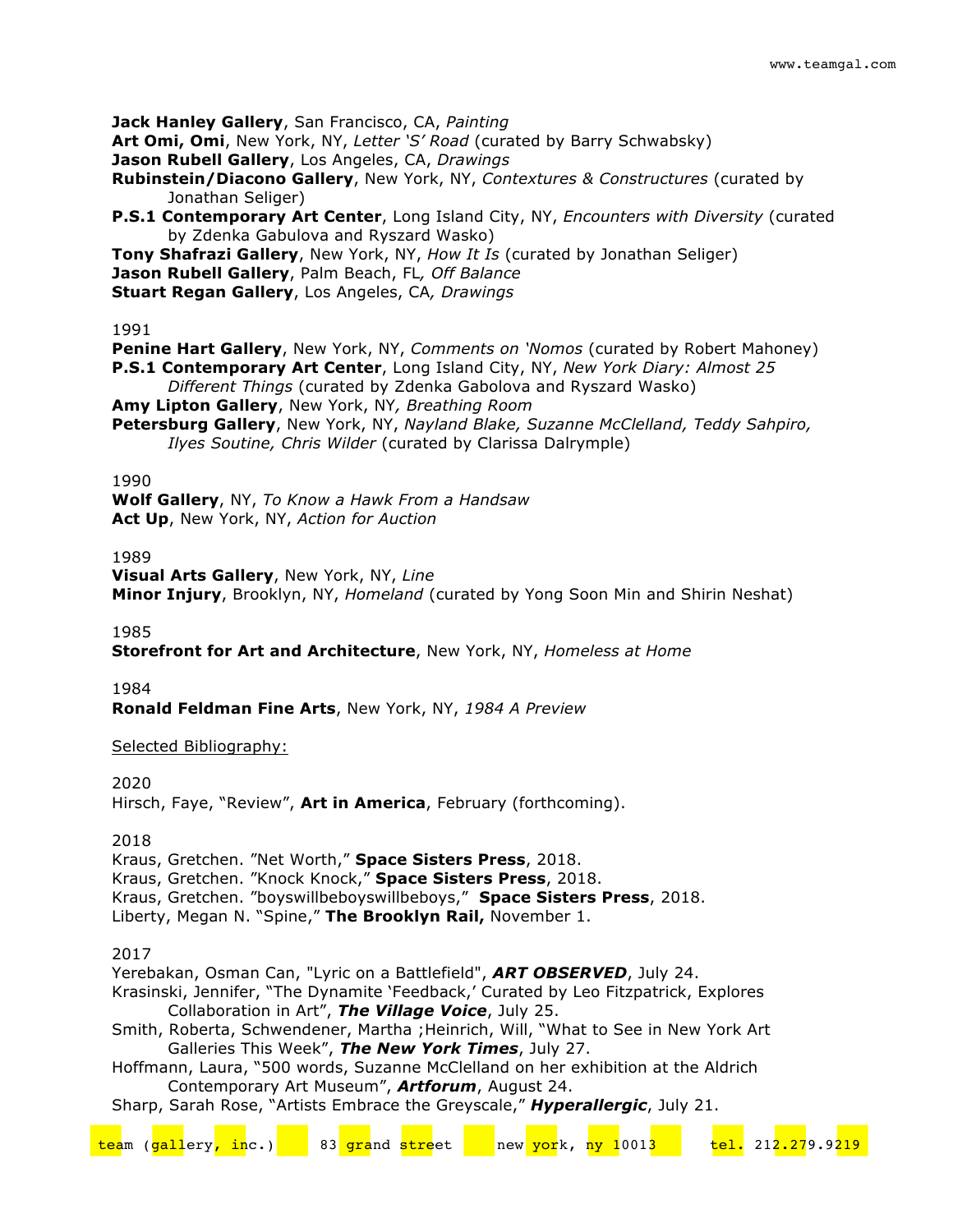"Suzanne McClelland at the Aldrich Contemporary Art Museum, Ridgefield, Connecticut," *Blouin Artinfo*, July 21.

Helmke, Juliet, "Inside Abstraction: Suzanne McClelland paints with data," *Modern Painters*, April, pp. 46-53.

Yerebakan, Osman Can, "Suzanne McClelland: Just Left Feel Right," *Art New England*, May/June.

Smith-Stewart, Amy, "third party," *The Aldrich Contemporary Art Museum*.

# 2016

Trouillot, Terence, "Suzanne McClelland Articulate Muscle 1976", *The Brooklyn Rail, April 6*

# 2015

Heartney, Eleanor, "POW! SOK! Wonder Woman's Back," *ARTnews,* April 14.

2014

Princenthal, Nancy, "Paint by Numbers", *Art in America*, March, pp. 106. Cotter, Holland, "As We Were Saying': 'Art and Identity in the Age of "Post"", *The New York Times*, October 2, pp. C23.

# 2013

Miller, A.I. and Rose Guterbock, "Learning How to Read – On STrAY by Suzanne McClelland", *C'Ville Art Blog*, May 28.

# 2012

Schwabsky, Barry, "Suzanne McClelland", *BOMB*, Issue 118/Winter.

Zammiello, Craig, and Elizabeth Hodermarsky, "Conversations From the Print Studio, A Master Printer in Collaboration with Ten Artists," (Bochnet, Dunham, Gallagher, Hammond,

McClelland, Ofili, Peyton, Ritchie, Smith, Winters) *Yale University Press*. Cohen, David, "When Academic Isn't a Dirty Word," *Art Critical*, May 16.

## 2011

"Suzanne McClelland," *The New Yorker*, December 12.

"fogli/e scritte," a project by *Asilo Bianco***.**

"The Lookout: A Weekly Guide to Shows You Won't Want to Miss," *Art in America*, December 8.

Lincourt, Carrie, and Amy Smith-Stewart, "Suzanne McClelland," **"***The Influentials*.*"*

## 2010

Latimer, Quinn, "Suzanne McClelland: Andres Thalmann, Zurich," *ARTnews*, Summer. Egan Maura, "Art Show," *Elle Decor*, May.

## 2009

Kazanjian, Dodie, and Annie Leibovitz, "Dreaming of Landscape," *Vogue Magazine*, November.

Carlin, T.J., "Suzanne McClelland Put Me in the Zoo," *Time Out New York*, April 19. Genocchio, Benjamin, "Prints That Say Bold and Eclectic," *The New York Times*, March 8. Straub, Kimberly, "House of Games," *Vogue.com*, March.

## 2008

Kino, Carol, Barry Schwabsky, and Sue Scott, "Rock and Shift, *Hard Press Editions* with One Eye Pug.

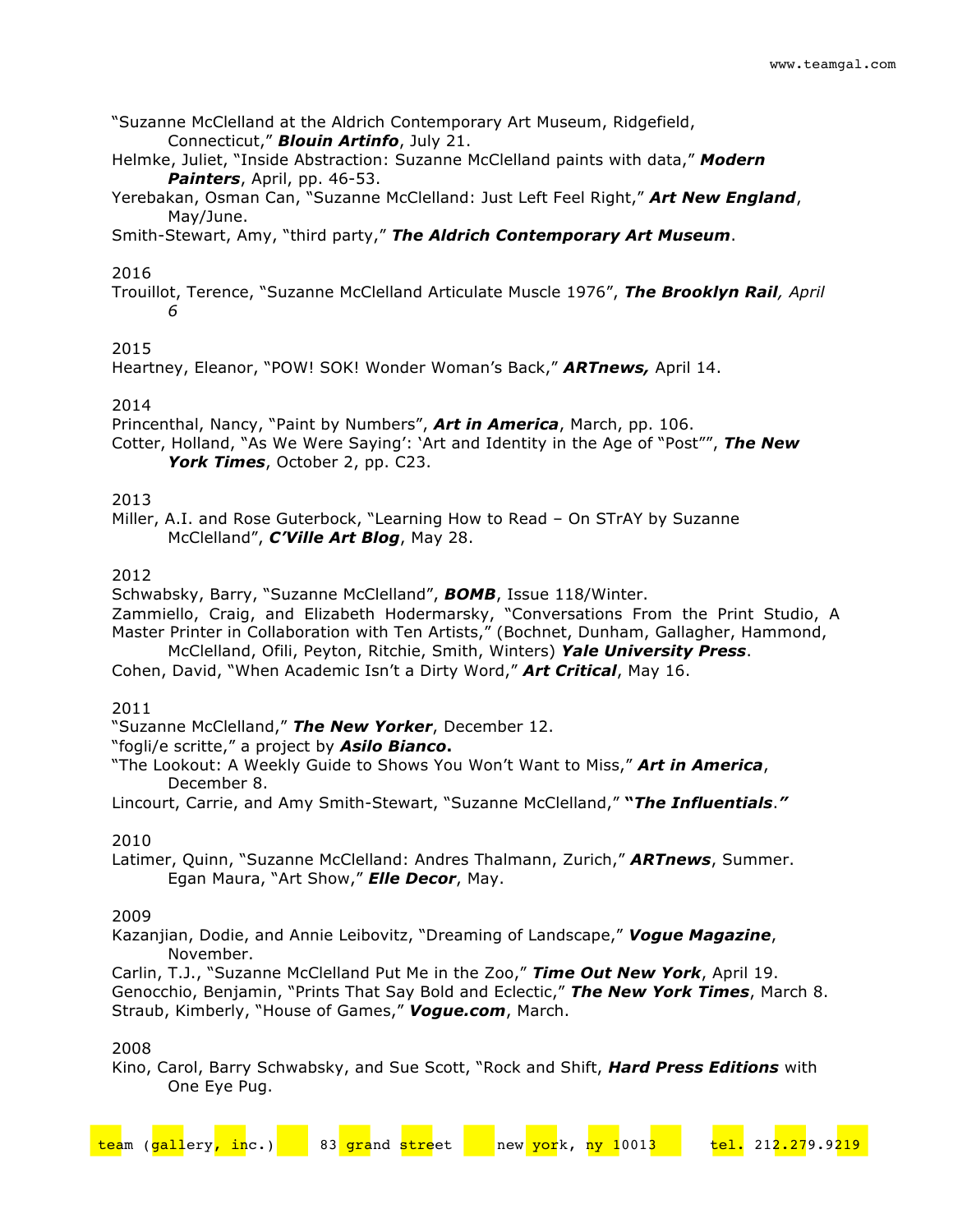Momin, Shamim M., and Adam Weinberg, "Whitney Museum of American Art at Altria," *Yale University Press*.

# "Slip," *Larissa Goldston Gallery*.

# 2007

Heartney, Eleanor, Helaine Posner, Nancy Princenthal, and Sue Scott, "After the Revolution: Women Who Transformed Contemporary Art," *Prestel Publishing*.

Princenthal, Nancy, "Suzanne McClelland at David Krut," *Art in America*, November.

# 2005

Maine, Stephen, "Suzanne McClelland at Larissa Goldston," *Art in America*, October.

Johnson, Ken, "Art in Review: I'm a Child of Divorce Give Me a Break," *The New York Times*, September 30.

# 2004

Rubinstein, Raphael, "Independent and International: Highlights of Cottrell-Lovett Collection," exhibition catalogue essay, *Orlando Museum of Art*.

Scott, Sue, "Co-Conspirators, The Making of a Collection," exhibition catalogue essay, *Orlando Museum of Art*.

Westfall, Stephen, "Suzanne McClelland at KS Arts," *Art in America*, April.

# 2003

Iles, Chrissie, "Best of 2003," *Artforum*, December.

2002

Dailey, Meghan, "Suzanne McClelland," **Vitamin P: New Perspectives in Painting**, *Phaidon Press*.

Schwabsky, Barry, "Painting in the Interrogative Mode," **Vitamin P: New Perspectives in Painting**, *Phaidon Press*.

2001

Lebowitz, Cathy, "Suzanne McClelland at Paul Kasmin," *Art in America*, April.

McClelland, Suzanne, "Mr. Man, Working Proof," *Art on Paper*, July/August.

Princenthal, Nancy, "Talking Points: Conversation in the Art of Sophie Calle, Joseph Grigely and Suzanne McClelland," *Art on Paper*, May/June.

Schwabsky, Barry, "Suzanne McClelland at Paul Kasmin," *Artforum*, January.

Scott, Sue, "Suzanne McClelland: Enough Enough," exhibition catalogue essay, *Orlando Museum of Art*.

Zinsser, John, "Review," *Artnet.com*, January.

## 1999

Cotter, Holland, "Immediacies of the Hand: Recent Abstract Painting in New York," *The New York Times*, April 8.

Everett, Deborah, "Reviews," *New York Art Magazine*, Vol. 4, No. 3.

Friedrich, Maria, and Julie Graham, "Powder: An Introduction," exhibition catalogue essay, *Aspen Art Museum*.

Hirsch, Faye, "Working Proof: Just Relax," set of 8 photographs *Art on Paper*, February. Oksenhorn, Stewart, "The Power of Powder," *Aspen Times Weekly*, March.

Prose, Francine, "The Gallery: The Artist as Curator," *The Wall Street Journal*, May 20." Wilkin, Karen, "At the Galleries," *Partisan Review*, Winter.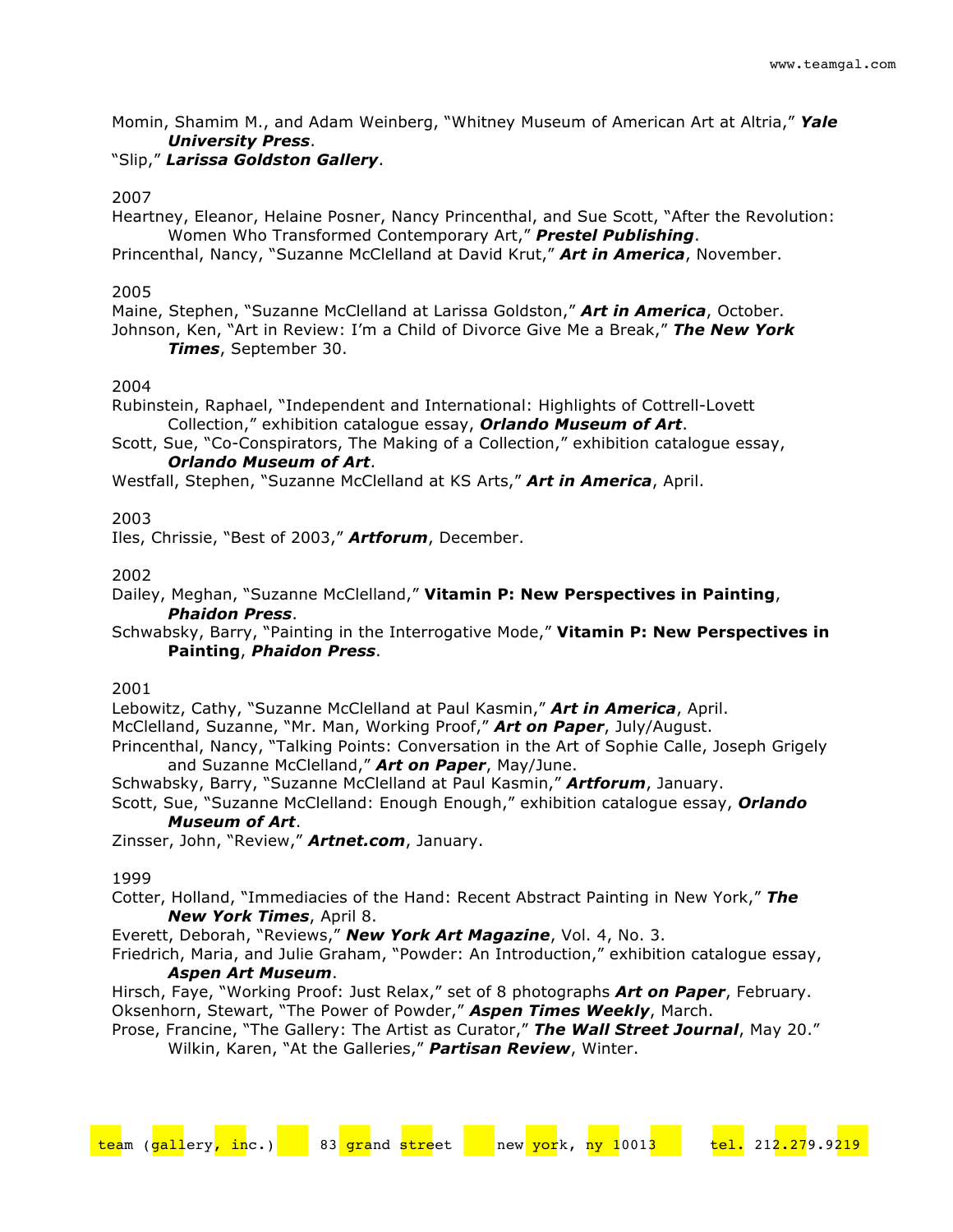Bell, J. Bowyer, "Exhibition Review," *Review*, December 1.

"Collection Portrays the Art of America," *The Vindicator*, April 9.

Johnson, Ken, "Art in Review: Suzanne McClelland at Paul Kasmin," *The New York Times*, December 11.

- Mahoney, Robert, "Suzanne McClelland, mothertongues at Paul Kasmin Gallery," *Time Out New York*, December 10-17.
- "Review," *The New Yorker*, December 7 & 14.
- Shinn, Dorothy, "Show Disproves Adage: Those Who Can't …," *The Beacon Journal*, April 12.
- Shirley, David, "Abstract Views," *Los Angeles Times*, August 28.
- Shirley, David, "Masters of the Masters, MFA Faculty of the School of Visual Arts, New York, 1983-1998," exhibition catalogue essay, *Butler Institute of American Art*, April 5- May 17.
- Singer, Clyde, "Exhibits Offer Bend of New with Traditional," *The Vindicator*, April 5.

"Suzanne McClelland at LA Louver," *Los Angeles Times*, August 28.

# 1997

- Bianchi, Mary, "Interview with Suzanne McClelland," A Journal of Art, *Cornell University*, May.
- Brecelic, Thomas, "Words=space+color," *Thailand Times*, March 15.
- Capalazzo, Amy, and Doug Drieshpoon, "Interview with Suzanne McClelland," Weatherspoon Art Gallery exhibition catalogue, *Weatherspoon Art Gallery*.
- Fisher, Jim, "New Art on Display at College," *The Campus Ledger*, Johnson County Community College, December 4.
- Lutz, Gabriele, "Suzanne McClelland: New Paintings and Drawings," exhibition catalogue essay, *Galerie Lawrence Rubin*.
- "New Works," *Esquire Thailand*, Vol. 3, No. 5, May.
- Ostrow, Saul, "Essential Gestures and Fundamental Signs," exhibition catalogue essay, *Johnson County Community College*.
- Pagel, David, "Found In The Translation," *The Los Angeles Times*, July.
- Pettifor, Steven, "Abstracting the Feeling of Language," *The Nation*, March 17.
- Phoborisut, Penchan, "Language in Art," *The Bangkok Post*, March 5.

Rubinstein, Raphael, "Suzanne McClelland: The Spell(ing) of Painting," exhibition catalogue essay, *Galerie Kyoko Chiarthivat*.

Thorson, Alice, "New Realities of Abstraction," *The Kansas City Star*, November 3. "Time Suite," *Art on Paper*, Vol. 1, No. 5, May-June, pp. 40-41

## 1996

Bell, J. Bowyer, "Suzanne McClelland," *Review*, May.

Griffin, Tim, "Suzanne McClelland," *Time Out New York*, May 8-5.

Mahoney, Robert, "Suzanne McClelland at Paul Kasmin," *Artnet.com*, May.

- Schwabsky, Barry, "Carnal Meteorology," exhibition catalogue essay, Paul Kasmin Gallery.
- Smith, Roberta, "Art in Review: Suzanne McClelland at Paul Kasmin Gallery," *The New York Times*, April 6.
- Smith, Roberta, "Art View: The Gallery Doors Open to the Long Denied," *The New York Times*, May 26.

1995

Adams, Brooks, "Expatriate Dreams," *Art in America*, February.

Bankowsky, Jack, "The Art of the Matter: Curating the Whitney Biennial," an interview with Klaus Kertess, *Artforum*, January.

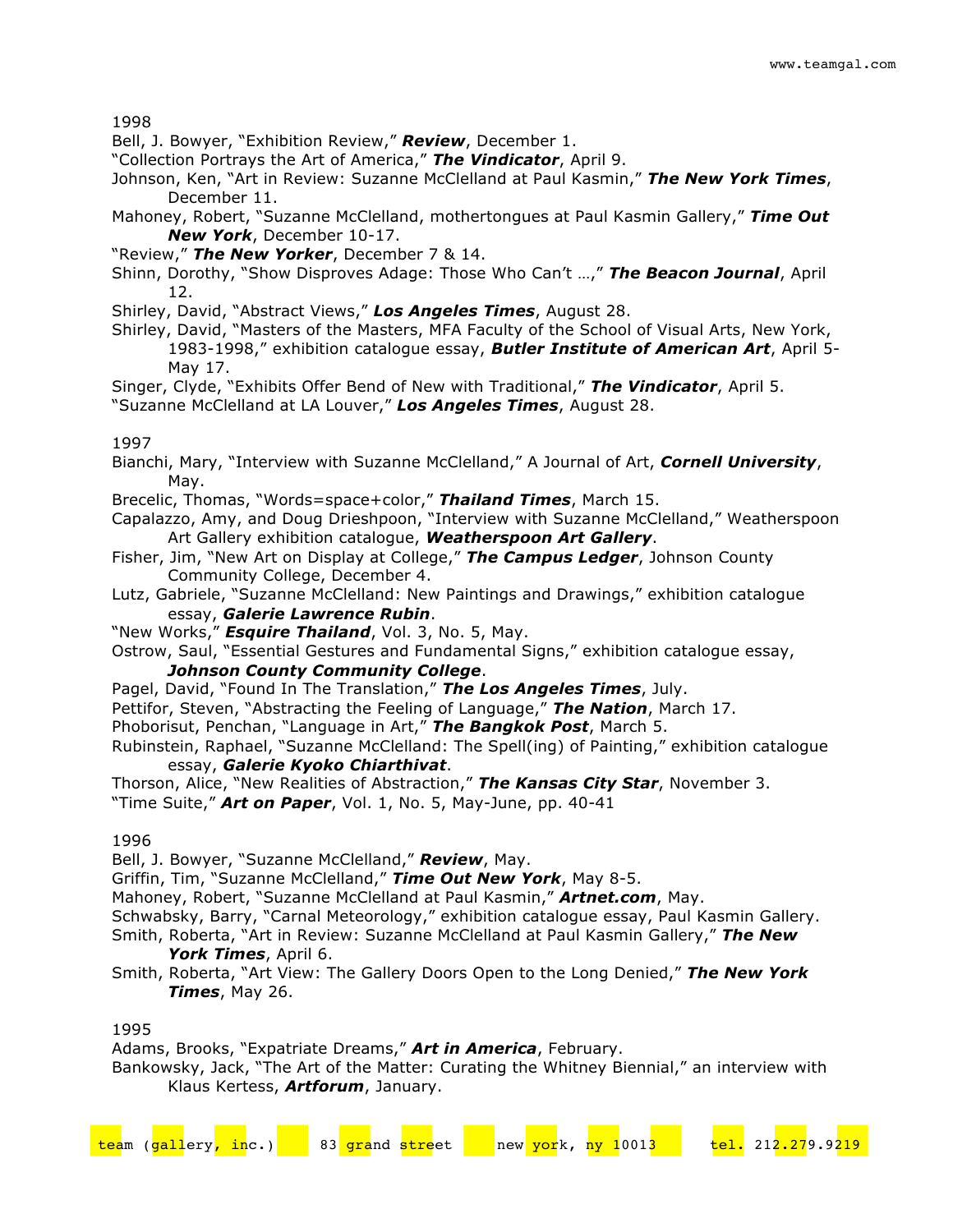Campbell, Shane, "An Interview with Visiting Artist Suzanne McClelland," *News Magazine*, School of the Art Institute of Chicago, April.

Harris, Mark, "Material Abuse," exhibition catalogue essay, *Trans Hudson Gallery*.

McClelland, Suzanne, "Jill Baroff, Lauren Szold and Ida Applebroog," *Bomb Magazine*, Spring.

Miles, Unger, "Exhibition Review at Barbara Krakow Gallery," *Art New England*, April/May.

Myers, Terry R., "Suzanne McClelland, Paul Kasmin Gallery," *The New Art Examiner*, March.

Raynor, Vivien, "Unsettling Social Commentary with Materials as 'Victims'," *The New York Times*, March 19.

"Review: Family Photo," *The Print Collector's Newsletter*, January/February. Stapen, Nancy, "Artist's Eye Eternal Cycles," *The Boston Globe*, January 26.

Wilkin, Karen, "At The Galleries," *Partisan Review*, Spring.

## 1994

Aukeman, Anastasia, "New Art Finds Buyers Ready," *Art Newsletter*, November 15. Choon, Angela, "Sense and Sensibility: Artists Translate Sensations into Form," *Art & Antiques*, February.

Cotter, Holland, "Art in Review: Suzanne McClelland," *The New York Times*, October 31. Drogin, David and Berresford, Lee "Suzanne McClelland," *Re: Visioning The Familiar*, Ezra and Cecile Zilkha Gallery Center for the Arts, Wesleyan University.

Frank, Peter, "Art Picks of the Week: Suzanne McClelland, John Newman," *LA Weekly*, June.

Hirsch, Faye, "Suzanne McClelland: New Paintings," exhibition catalogue essay, *LA Louver*. Iannacci, Anthony, "Suzanne McClelland," *Titolo*, Winter.

Rubinstein, Raphael, "Abstraction in a Changing Environment, (interviews with Suzanne McClelland, Richmond Burton, Lydia Dona & Fabian Marcaccio)," *Art in America*, October.

Kawakita, Yoichi, "Suzanne McClelland," *Men's Club Japan*, May.

Pagel, David, "Finding Meaning in the Muffled Mess," *Los Angeles Times*, May 19. Ronnau, Jens, "Painting Made in New York," *Fleasbangs Nachricsten*, March 2.

## 1993

Bortolotti, Maurizio, "Toolbox," *Tema Celeste: Arte Contemporanea*, Summer. "Drawing," *Bomb Magazine*, Summer, pp.78-79.

Hirsch, Faye, "For The Record: An Interview with Suzanne McClelland," **P***rint Collectors Newsletter*, September/October.

Hirsch, Faye, "Word Turf," *Lingo, No. 2*.

Ianacci, Anthony, "Review: Toolbox," *Titolo*, Spring.

Ianacci, Anthony, "Speciale Artisti in Mostra, Toolbox," *Segno: Attualit Internazionali D'arte Contemporanea*, May.

McClelland, Suzanne, "Right," *Jason Rubell Gallery*, Palm Beach, FL.

Meneghelli, Luigi, "Con il bisturi sulle tele: Quasi un' Autopsia per Indagare Sulke Morte Dell'ane Toolbox," *L'arena*, March 22.

Ottman, Klaus, "Developing Language," exhibition essay, *Salma-Caro Gallery*.

Phillips, Lisa, "No Man's Land: Art At The Threshold of a Millennium," Biennial Exhibition Catalogue, *Whitney Museum of American Art*.

Shepling, Carol Ferring, "New Yorkers: Free Spirited by Design: End Justifies the Means for McClelland, Fitzgerald," *St. Louis Dispatch*, November 18.

1992

Cameron, Dan, "The Changing Tide," *Art & Auction*, January.

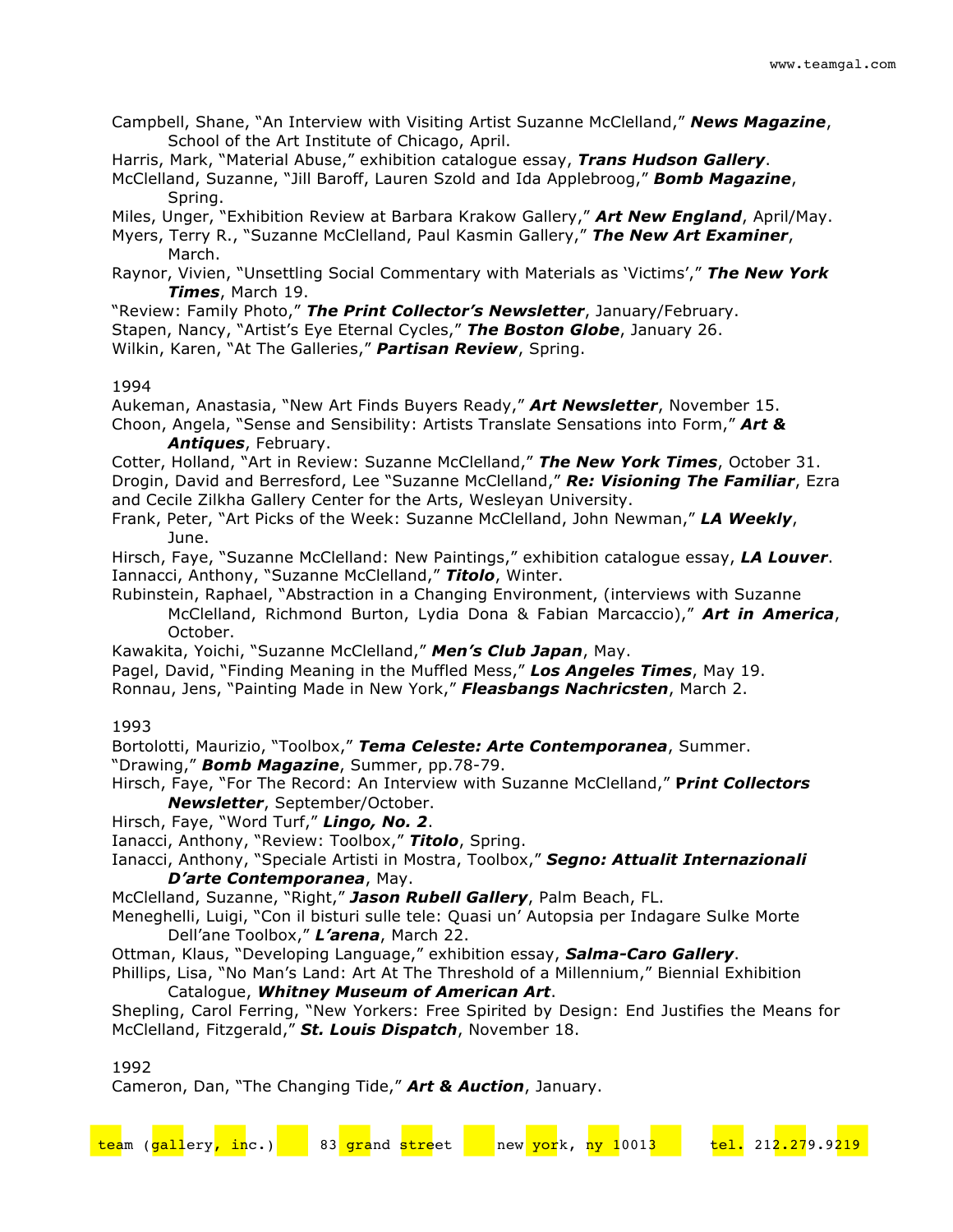Donegan, Cheryl, "Female Heroism: One Portrayal, Four Portraits," *Tema Celeste*, November/December.

Faye, Hirsch, "Written on the Wind," *Tema Celeste*, April/May.

Golden, Thelma, "Painting: Suzanne McClelland," exhibition catalogue essay, *Whitney Museum of American Art at Philip Morris*.

Ianacci, Anthony, "Toolbox," **Segno**, May/June.

Kazanjian, Dodie, "Abstract Expressions," *Vogue*, June.

Kertess, Klaus, "Developing Language," exhibition essay for Hirschl & Adler Modern

Kertess, Klaus, "Three Artists for the 90′s," *Elle Decor*, August/September.

- Ottman, Klaus, "Against the Grain," exhibition essay, *Galerie Theuretzbacher*.
- Pazzi, Caterina, "Ow, he, he ah, ha," *Giomali Delle Arte*, June.
- Rubell, Jennifer, "Interview: Suzanne McClelland," exhibition catalogue, *Jason Rubell Gallery*.
- Saltz, Jerry, "Let It Rain: Suzanne McClelland's Doors of Perception," exhibition catalogue essay, *Jason Rubell Gallery*.

Seliger, Jennifer, "Contextures and Constructures," exhibition essay,

*Rubenstein/Diacomo Gallery.*

Siegel, Jeanne, "Suzanne McClelland," *Tema Celeste*, April/May.

Sjostram, Jan, "New Palm Beach Galleries Present Intriguing Summer Show," Palm Beach *Daily News*, July 22.

Smith, Roberta, "Art in Review: Suzanne McClelland at The Whitney Museum of American Art at Philip Morris," *The New York Times*, December 18.

Wolff, Millie, "Suzanne McClelland," *Palm Beach Today*, February 1.

Yau, John, "Suzanne McClelland," *Artforum*, February.

### 1991

Hirsch, Faye, "Suzanne McClelland," exhibition catalogue essay, *Stephanie Theodore Gallery.*

Smith, Roberta, "Art in Review: Suzanne McClelland," *The New York Times*, October 18. Saltz, Jerry, "Cries and Whispers," *Arts Magazine*, Summer.

## 1990

Kaneda, Shirley, "Paintings and It's Others in the Realm of the Feminine," *Arts Magazine*, Summer.

Larson, Kay, "Foreign Intrigue," New York Magazine, May 20.

Mahoney, Robert, "Comments on Nomos," exhibition catalogue essay, *Penine Hart Gallery*.

Schwabsky, Barry, "Suzanne McClelland," *Arts Magazine*, December. Yau, John, "Flee Advice," *Collectif Génération*.

## Honors/Awards:

2012 American Academy of Arts and Letters Art Purchase Award

2010 Anonymous Was a Woman Award

2006 Nancy Graves Grant for Visual Art AXA Artist Award